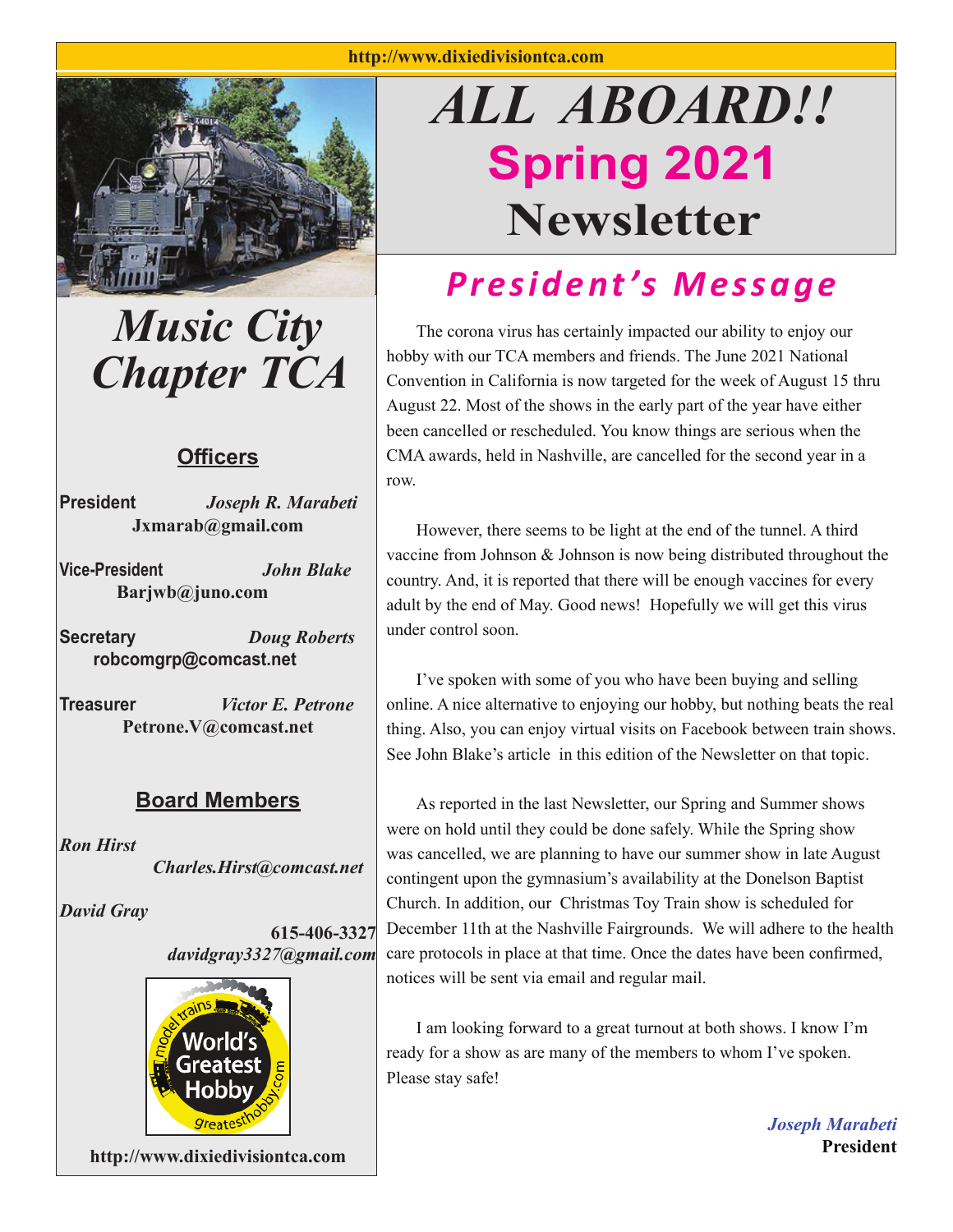

#### **Meeting of the Officers and Board of Directors**

 There's an old saying about the light at the end of the tunnel, possibly being an oncoming train. In our world, I'm not sure that's a bad thing. And right now, I'd like to think of that light as upcoming train shows. For better than a year, our shows have been "shelved" as a result of something over which we had no control. Even so, your Board of Directors have been meeting in the digital world trying to find a way to bring back the shows we all enjoy so much and so safely.

 Now, with vaccine's begin administered by the thousands every day as well as other measures we're starting to see train shows open up once again. I myself have attended two shows in 2021 and both have been both safe and successful. Your Board is working hard to plan both our Summer Show for August in Donelson and our Christmas Show at the Nashville Fairgrounds in December. Know this. We want to hold our shows as much as you do!

 Stay tuned. We'll keep you posted as the plans develop.

> *Submitted by Doug Roberts, Secretary*

### *Train Trivia*

**Numerous towns proliferated along the Union Pacific construction route from Omaha, Nebraska to Promontory Summit, Utah. The towns were famous for their rapid growth and infamous for their lawlessness. What were these towns commonly called?** 



uo [[**a**H, :Jamsuv wheels" towns.

#### **Virtual Visits: Seeing Trains and Layouts via Facebook**

 There are good things to be found on Facebook for the train collector.

 Using this platform, people have set up sites for different types of trains (tinplate, postwar Lionel, etc), for one gauge or another (Standard gauge, American Flyer S gauge, etc), and for different groups. The TCA has several sites. The Train Collectors Society (TCS) of the UK has sites. And … we, the Music City Chapter of the TCA – have our own site (thanks, Vic).

 These sites come with a community of people interested in trains. People post photos of pieces in their collections and video clips of trains running on their layouts. I've enjoyed getting to see trains running on home layouts that I would only expect to see in a book or in a museum. Often there is a lot more to see than just the train being run. You see other trains, buildings, steam engines, perhaps a vintage toy airship at the mooring mast, or a vintage Detroit monorail in operation.

 Especially through the TCS, I've gotten to see trains we don't see often (if at all) over on this side of the Atlantic. Many of us started out with Lionel, American Flyer, or Marx postwar trains. It's not a big jump to trains made before 1945 in the USA. Those trains, plus trains made later, are most of what we find at our train shows. Thanks to people posting on these sites, I've gotten to see some remarkable trains – clockwork and live steam by Bing, Marklin, and others, going back to the 1890s. I've gotten to see a Weeden Dart run. As I've watched some vintage equipment run, I've gotten to worry that someone had the track too close to a table leg or too close to the edge on a table. And I've gotten to see trains running at train shows in England, in Australia, and elsewhere.

 In addition, I've had the pleasure of joining in the conversation via comments with train collectors in the UK and elsewhere. If you post photos, you'll find an appreciative audience. If you've gotten a piece and you don't know quite what it is, or it's from a manufacturer you're not familiar with, you'll find people